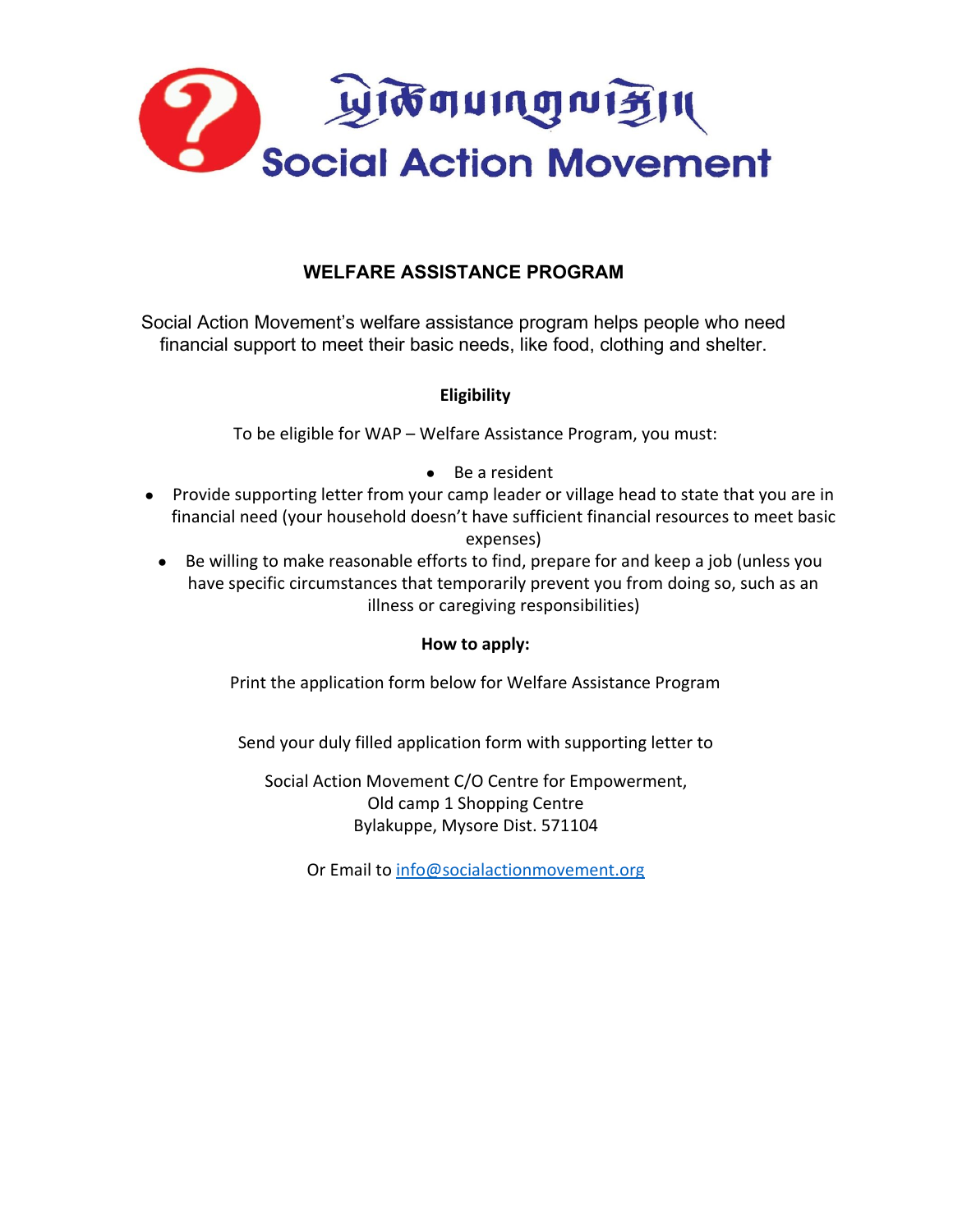

## **WELFARE ASSISTANCE FORM**

Under Social Action Movement Charitable Trust *Empathy, Education and Empowerment*

| <b>Applicant Photo</b>       |  |
|------------------------------|--|
|                              |  |
|                              |  |
|                              |  |
|                              |  |
|                              |  |
|                              |  |
|                              |  |
|                              |  |
|                              |  |
|                              |  |
|                              |  |
|                              |  |
|                              |  |
|                              |  |
|                              |  |
|                              |  |
|                              |  |
|                              |  |
|                              |  |
|                              |  |
|                              |  |
|                              |  |
|                              |  |
|                              |  |
|                              |  |
|                              |  |
|                              |  |
|                              |  |
|                              |  |
|                              |  |
|                              |  |
|                              |  |
|                              |  |
|                              |  |
|                              |  |
|                              |  |
|                              |  |
|                              |  |
| Name of the applicant        |  |
|                              |  |
|                              |  |
| Name of the Parents/Guardian |  |
|                              |  |
|                              |  |
| Home/Correspondence Address  |  |
|                              |  |
|                              |  |
| Date of birth                |  |
|                              |  |
|                              |  |
| <b>Contact Number</b>        |  |
|                              |  |
|                              |  |